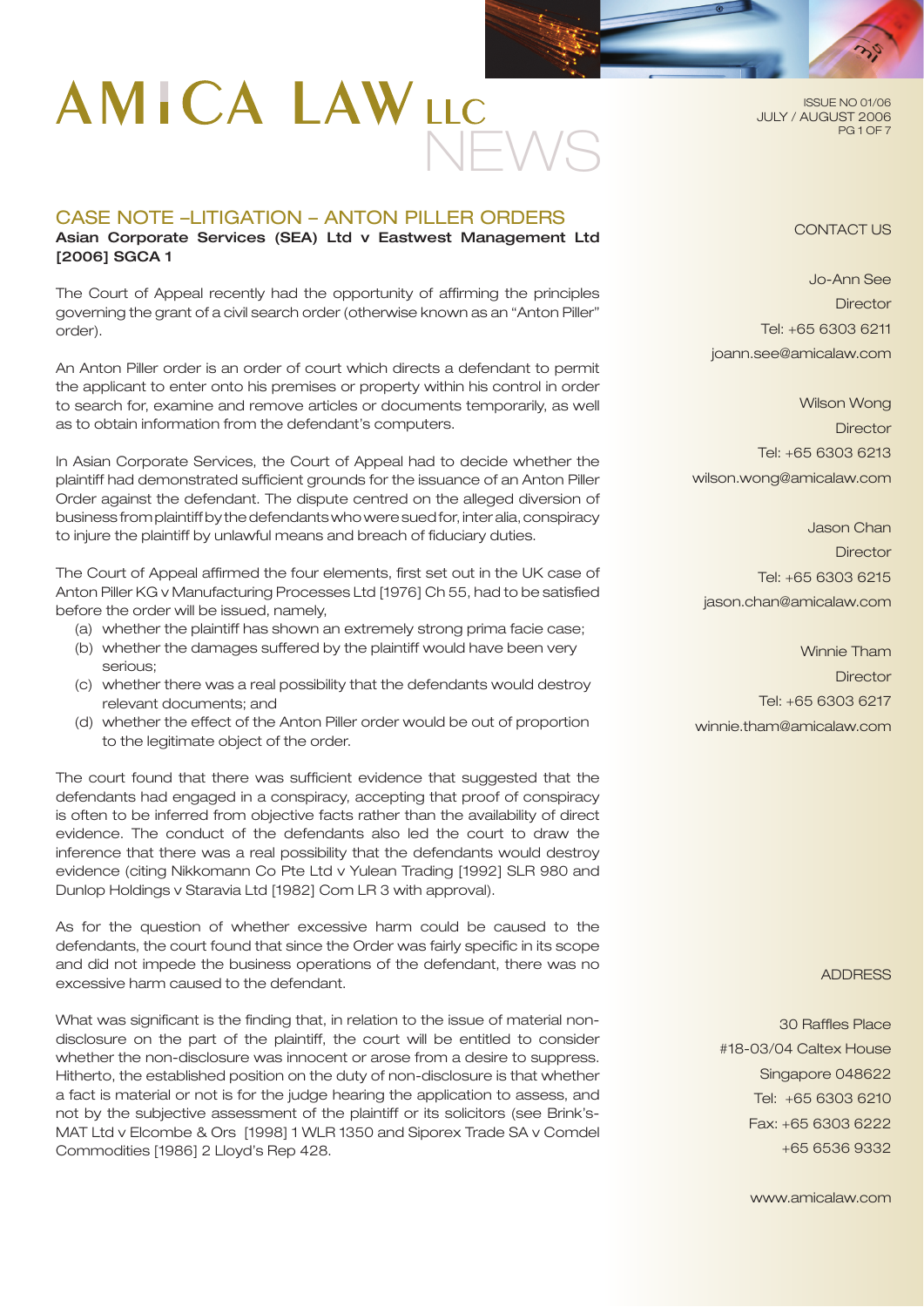

ISSUE NO 01/06 JULY / AUGUST 2006 PG 2 OF 7

# CASE NOTE – INFRINGEMENT - TRADEMARK

## Caterpillar v Ong Eng Peng (f/t/a Catplus International) [2006] SGHC 58

In a decision issued in April this year, the Singapore High Court dealt with the operation of section 27(2)(b) Trade Marks Act, in a case brought by the Caterpillar Inc,. This was only the second case in Singapore dealing with infringement under section 27(2)(b), the first being The Polo/Lauren Co, LP v Shop in Department Store Pte Ltd [2005] 4 SLR 816 ('Polo').

Caterpillar Inc,. is the owner of the registered mark "CAT" in classes 7 and 12 and often used a combination of yellow, black and red in relation to its marks. The Defendant was sued by Caterpillar for the use of the sign "CATPLUS" on its products, using a similar combination of colours.

#### Section 27(2)(b) Act

The issues before the Court were (a) whether, under s.27(2)(b), the Plaintiff's registered mark "CAT" was similar to the defendant's "CATPLUS"; (b) whether use of "CATPLUS" was "use" in a trade mark sense; and (c) whether there was a likelihood of confusion on the part of the public.

The High Court found that Caterpillar's case for infringement under s.27(2)(b) was made out. In his judgment, Justice Tay Yong Kwang, considered the Polo case of little assistance as in that case, the "POLO" trademark was not considered distinctive as it was usually used in conjunction with other words or marks. However, in this case, Justice Tay decided that the marks were similar, as the word "PLUS" was a mere laudatory addition to the end of the Plaintiff's distinctive word mark "CAT".

On the issue of "use" the Court found that the Defendant's use of "CATPLUS" on its advertising brochures fell within the meaning of use "in relation" to goods and services under s.27(2)(b). The Court also explained that the meaning of "trade" in the phrase "in the course of trade" was wide enough to encompass activity prior to the actual placement of the goods on the market. As such, Internet activity would be included.

The Court also clarified that "use" included situations where the defendant's trade in the offending goods was only a small part of his otherwise legitimate business.

Taking into account the manner in which the Defendant used "CATPLUS", unsurprisingly, Justice Tay agreed with Caterpillar that the public would likely be confused by the Defendant's use of "CATPLUS". In particular, the Court pointed to the addition of "PLUS" at the end of the mark that would confuse consumers as to the source of goods, as it could be regarded as indicating that the Defendant's products are an updated or enhanced model of Caterpillar's products. Caterpillar's case was fortified by the fact that there was actual evidence of uncertainty on the part of the public as to the origin of the goods when looking at the marks.

It is also significant that the Court recognized the likelihood of confusion on the part of the public located overseas and held that it would be a factor that the Court may take into account in determining whether there is likelihood of confusion in Singapore.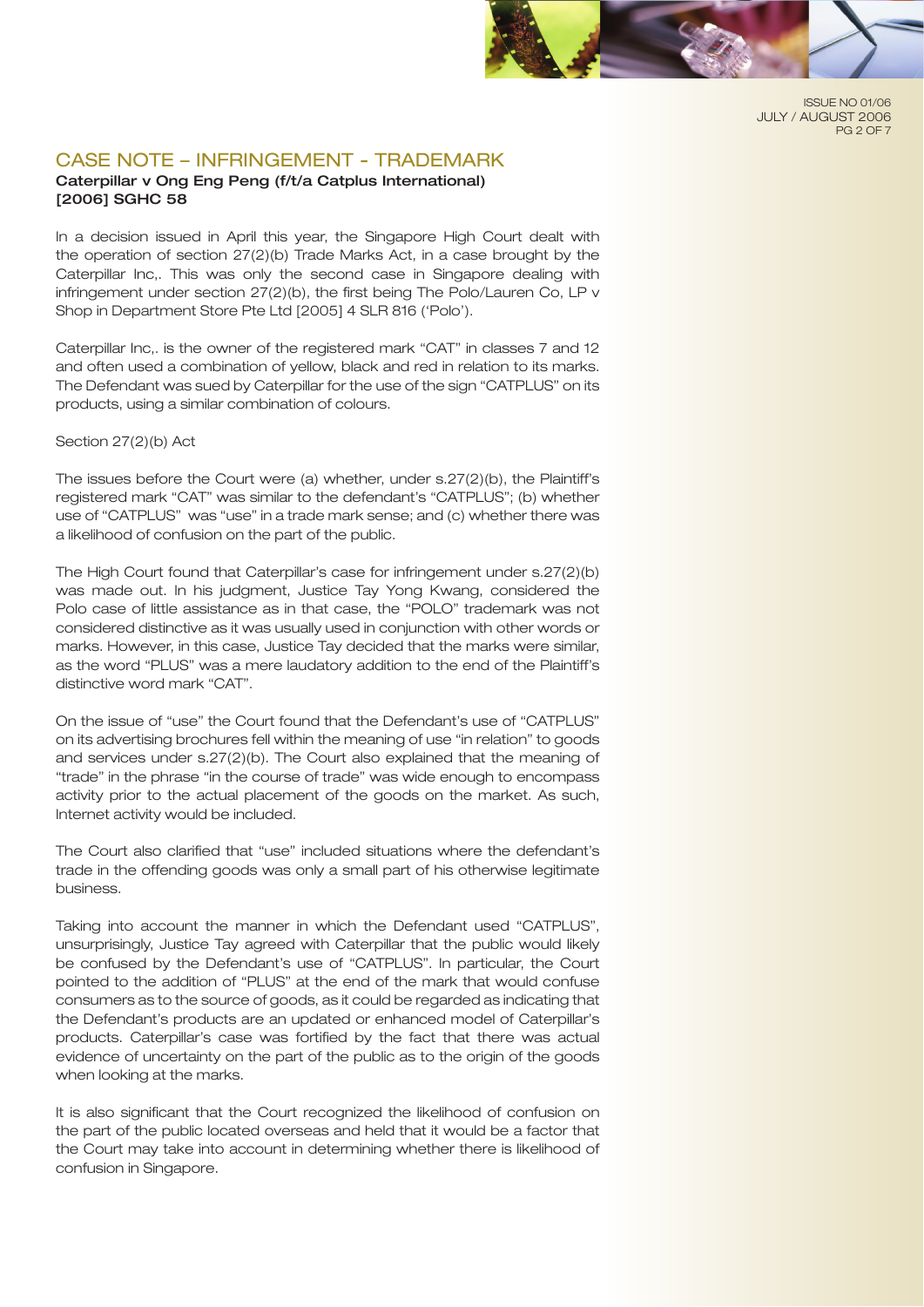

ISSUE NO 01/06 JULY / AUGUST 2006 PG 3 OF 7

#### Passing Off

Applying the classic principles of passing off, Justice Tay found that Caterpillar had established the relevant elements to succeed in passing off, namely (a) that goodwill or reputation attaches to Caterpillar's products; (b) the Defendant had made misrepresentations to the public leading or likely to lead the public to believe that the Defendant's goods originate from Caterpillar; and (c) that Caterpillar has suffered or is likely to suffer damage.

It was held that Caterpillar had established goodwill through the means of an agent as Caterpillar's trader had established goodwill in respect of its goods which were identified with Caterpillar. In discussing the Defendant's overt action in selling his goods, the Court held that the cumulative acts of the Defendant would mislead a significant part of the public into thinking that the goods and services of the Defendant originated from Caterpillar. As it was clear that the Defendant's goods were in direct competition with Caterpillar's, the Court had no difficulty in finding that Caterpillar would likely suffer damage as a result of the Defendant's activities.

## CASE NOTE – TRADEMARK – BAD FAITH

## Rothmans of Pall Mall Limited v Maycolson International Ltd [2006] SGHC 51

The Singapore Courts recently had the opportunity to consider the concept of bad faith under section 7(6) of the Trade Marks Act ("Act").

Rothmans of Pall Mall Limited is the registered proprietor in Singapore for the ROTHMANS mark in Class 34 for cigarettes. Maycolson International Ltd is the applicant and Singapore licensee of the FAIRLIGHT mark in Class 34 for cigarettes.

At the time of Maycolson's application to register FAIRLIGHT in January 2003, the same mark was the subject-matter of an injunction in Belgium and litigation in Europe was pending in respect of a similar FAIRLIGHT mark.

In June 2003, Rothmans commenced opposition proceedings against Maycolson under the following grounds of opposition:

 (1) That the FAIRLIGHT mark was confusingly similar to the ROTHMANS mark under section 8(2)(b) of the Trade Marks Act

 (2) That the FAIRLIGHT mark breached the law of passing off and copyright

 law and should be refused registration under section 8(4) of the Act; and

 (3) That the application for the FAIRLIGHT mark was made in bad faith in contravention of section 7(6) of the Act

The Principal Assistant Registrar of Trade Marks rejected the opposition and Rothmans appealed to the High Court. In deciding that Maycolson's application was made in bad faith under s.7(6), the High Court reversed the decision of the Asst. Registrar and refused registration of the FAIRLIGHT mark.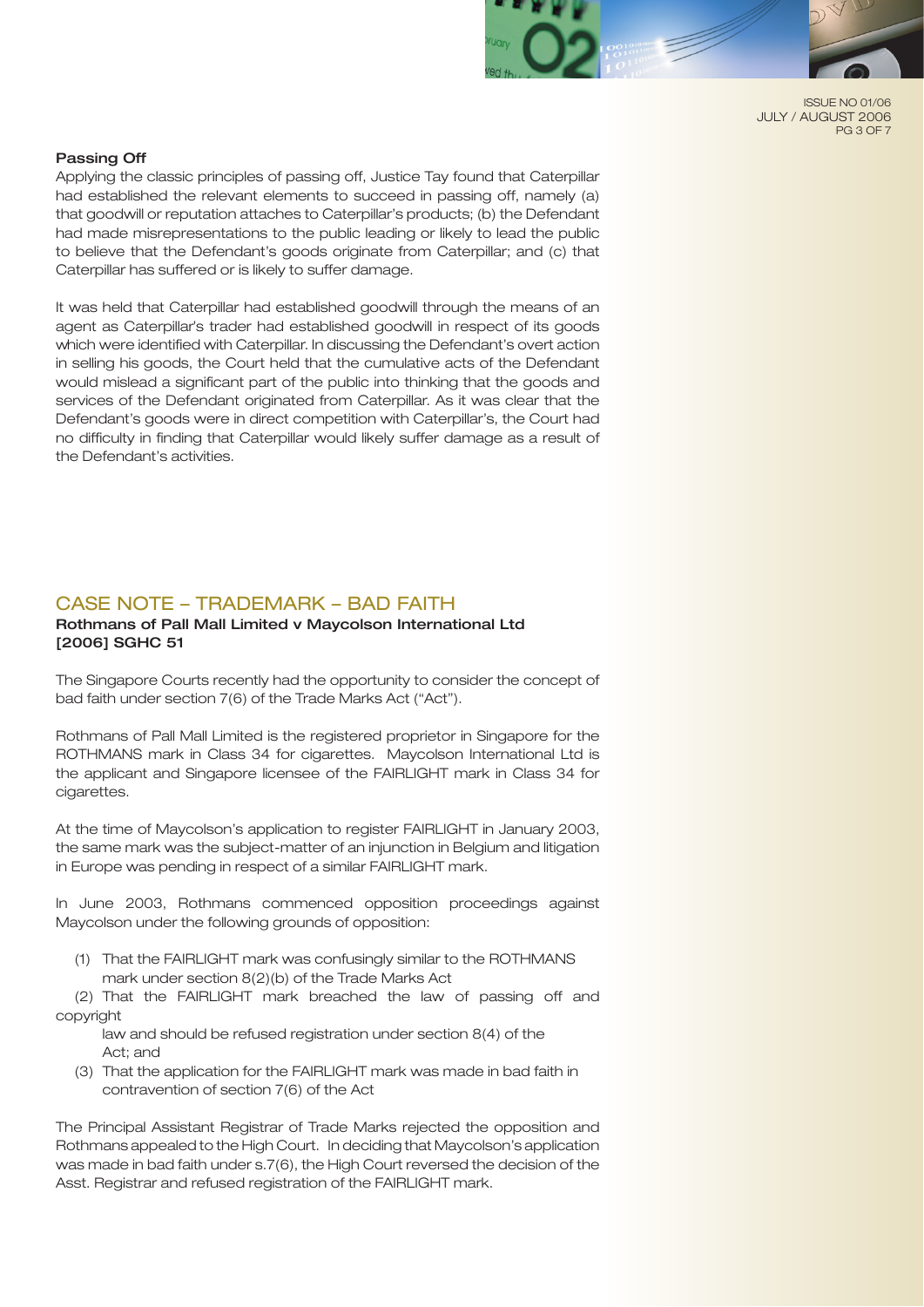

ISSUE NO 01/06 JULY / AUGUST 2006 PG 4 OF 7

#### Bad Faith

Section 7(6) of the Act provides that

"a trade mark shall not be registered if or to the extent that the application is made in bad faith."

In interpreting section 7(6), Justice Lai made the following observations:

- (1) Firstly, the trade mark applicant has a positive duty to investigate into the bona fides of a mark before seeking registration. This is necessary to uphold the sanctity of the trade mark register and its system of registration. Without a duty to investigate, there would be scant protection of registered trade marks as an applicant will be encouraged to turn a blind eye to any impropriety relating the proposed mark for registration.
- (2) Secondly, the issue of bad faith is distinct from a breach of a legal requirement. The bad faith doctrine is wider in ambit as it encompasses conduct which may be morally but not legally reprehensible. If the issue of legal breach is tied to bad faith, this would lead to undesirable consequences as an applicant would be encouraged to seek registration of questionable marks. One example is where there are ongoing trade mark infringement suits overseas relating to the proposed mark at the time of application. Such proceedings may be indicative of any impropriety surrounding the proposed mark, which is normally a bar to the registration of marks under s.7(6). Thus, it is preferable to keep the issue of bad faith separate from a breach of a legal requirement.

 The issue of bad faith is therefore distinct and independent from the issue of confusing similarity. The court is entitled to make a finding of bad faith even if the marks are not confusingly similar, as long as there is clear evidence of misconduct by the parties and their motives for registration.

 (3) Thirdly, a duty to make further inquires should be imposed on the applicant if the circumstances would lead a reasonable person to harbour suspicions as to the propriety of the proposed mark. Further, breach of such a duty can arise even if further inquires do not reveal clear and conclusive evidence of a legal breach.

After observing that an allegation of bad faith is "a serious matter and should not be lightly inferred", Justice Lai concluded that the suspicious circumstances of the case justified a strong inference that the application was made in bad faith.

From the facts, it appeared that Maycolson had no place, or no proper place of business in Singapore. Furthermore, Maycolson's records indicated that their presence in Singapore was minimal and from this, the court inferred that their operations were likely to be temporary in nature. There was also no evidence to show that Maycolson had been involved or intended to retail or distribute their cigarettes and tobacco products. Taken together, these suspicious features suggested that Maycolson may simply have been a "shell company" to enable the licensor of the FAIRLIGHT mark to propagate further use of their mark. Taking all the circumstances into consideration, the court concluded that any reasonable person in the position of the licensee would have made further inquiries as to the origins of the FAIRLIGHT mark. Having failed to do so, coupled with the suspicious circumstances in which Maycolson was set up, there was a strong inference that Maycolson had made the application in bad faith.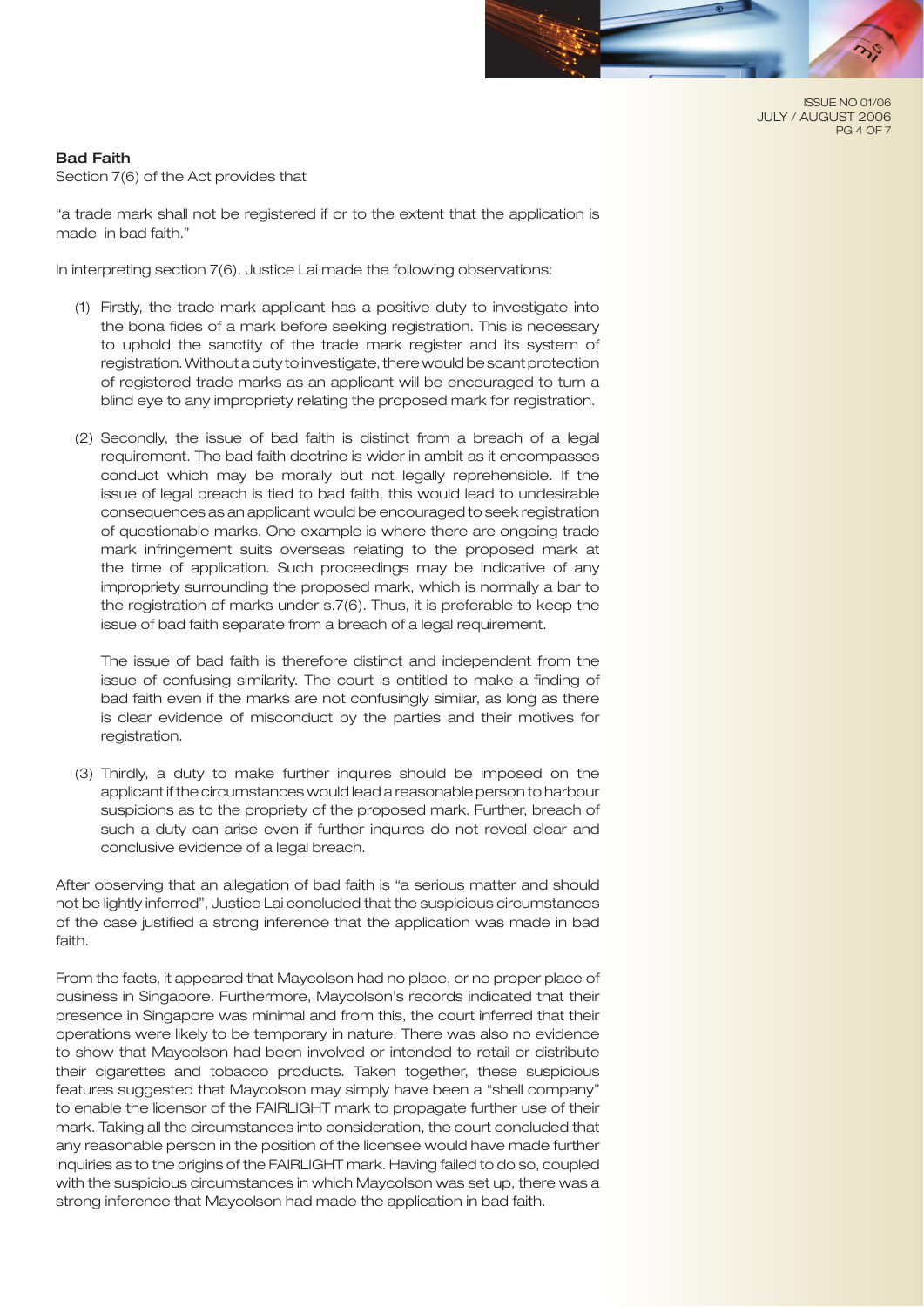

ISSUE NO 01/06 JULY / AUGUST 2006 PG 5 OF 7

Furthermore, by Maycolson's attempt to sidestep the terms of the injunction, as well as by their persistence in associating themselves with Rothmans' trade mark e.g. by comparing their cigarettes to ROTHMANS cigarettes, the court found that Maycolson had improper motives to capitalize on Rothmans' reputation and goodwill.

In finding for Rothmans, the High Court concluded that a case for bad faith had been made out on the facts of the case and thus, the FAIRLIGHT mark should be refused registration under s.7(6) of the Act. This ground of opposition will no doubt be applied in future cases, where the marks may not be confusingly similar, but there is a clear attempt to ride on the goodwill of a trade mark owner.

# CASE NOTE – PATENT – AMENDMENT

Trek Technology (Singapore) Pte Ltd v M-Systems and 4 others [2005] SGHC 90 [2006] 1 SLR 874

A recent decision of the Court of Appeal has determined the law in relation to amending a patent in pending infringement or revocation proceedings.

Briefly, Trek Technology sued 4 companies in Singapore for infringement of a patent issued for the popular USB keychain storage device. In the course of trial, Trek Technology applied under section 83 Patents Act to amend the patent. This was the first time that a patentee has sought to amend its patent in pending infringement proceedings.

Under Section 83 Patents Act, a patentee is permitted to amend the specification of the patent in infringement or revocation proceedings. Similar to corresponding UK legislation, no amendment shall be allowed if it seeks to introduce additional matter that was not present in the original document or results in extending the protection conferred by the patent.

The Court of Appeal (and the High Court below) adopted the test in the English case of Bonzel v Intervention Limited (No. 3) [1991] RPC 553, that the court must:

- (1) Ascertain through the eyes of the skilled addressee what is disclosed, both explicitly and implicitly, in the application;
- (2) To do the same in respect of the patent as granted; and
- (3) To compare the two disclosures and decide whether any subject matter relevant to the intervention has been added by the proposed deletion or addition.

The Court of Appeal concluded that there was no disclosure of additional matter, that the amendments were fully supportable by the specifications and were clear and concise. The Court also found that amendments were required "to place the invention in its proper perspective, having regard to the matters disclosed in the prior art and the specifications."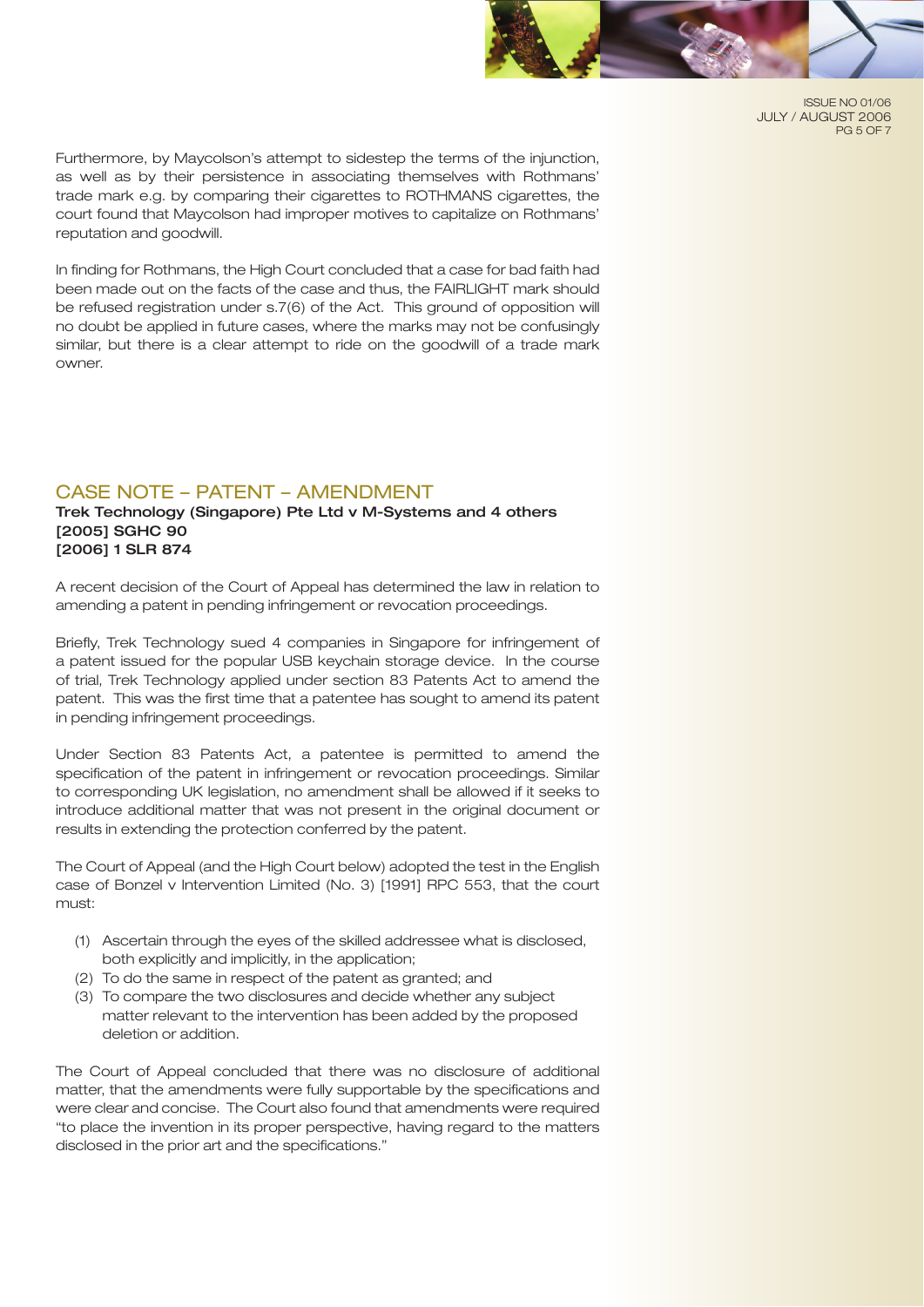

ISSUE NO 01/06 JULY / AUGUST 2006 PG 6 OF 7

Apart from the statutory limitations to amendments, the Court confirms the position in UK that it nonetheless retains a discretion whether or not to allow the amendments. The factors to take into account in the Court's exercise of its discretion include:

- (a) Whether there was any undue delay in making the amendments;
- (b) Whether the patentee had given full and frank disclosure of all relevant details concerning the amendments; and
- (c) Whether the Patentee had sought an unfair advantage from the patent.

The conservative position in the UK was that discretionary factors were to be strictly construed against the patentee (see Smith Kline & French Laboratories v Evans Medical [1989] FSR 561), although that approach was questioned in the subsequent case of Instance v CCL Label Inc [2002] FSR 27

The Court of Appeal chose to adopt a less stringent approach to the exercise of the discretion, finding that an amendment to a patent should be permitted unless there are compelling reasons against amendment, since the transparency of the filing process significantly reduces the scope for abuse.

In relation to the issue of delay, the Court found that mere knowledge of prior art does not mean an awareness of the need to amend the patent and the appropriate juncture to ask whether the amending party has been guilty of unreasonable delay is the time when it was first made aware of the need to amend.

The Court also agreed that patentee had a duty to provide full and frank disclosure of all matters relating to the amendments. However, the Court did not agree that patentees are required to trawl through all their documents and provide full discovery. The disclosure is limited to issues relevant to the amendment proceedings and importantly, there is no requirement for a patentee to waive legal privilege in respect of the patentee's communications with his patent agent or counsel. Even if privilege is invoked, the Court will not draw any adverse inference against the patentee.

Lastly, insofar as unfair advantage was concerned, on the facts of the case, the Court of Appeal did not find any bad faith or reprehensible conduct on the part of Trek Technology.

#### **Comment**

This case has helpfully clarified the principles applicable in relation to amendment of patent in infringement or revocation proceedings. The case also illustrates the importance of taking steps to amend a patent as soon as possible once the awareness of the need to amend arises. Patentees should also be mindful that that pending the hearing of the application, any steps proposed to be taken in respect of the unamended patent must be carefully evaluated eg. issuing threatening or notification letters against infringers, lest those steps are construed as seeking to take an undue advantage from the patent.